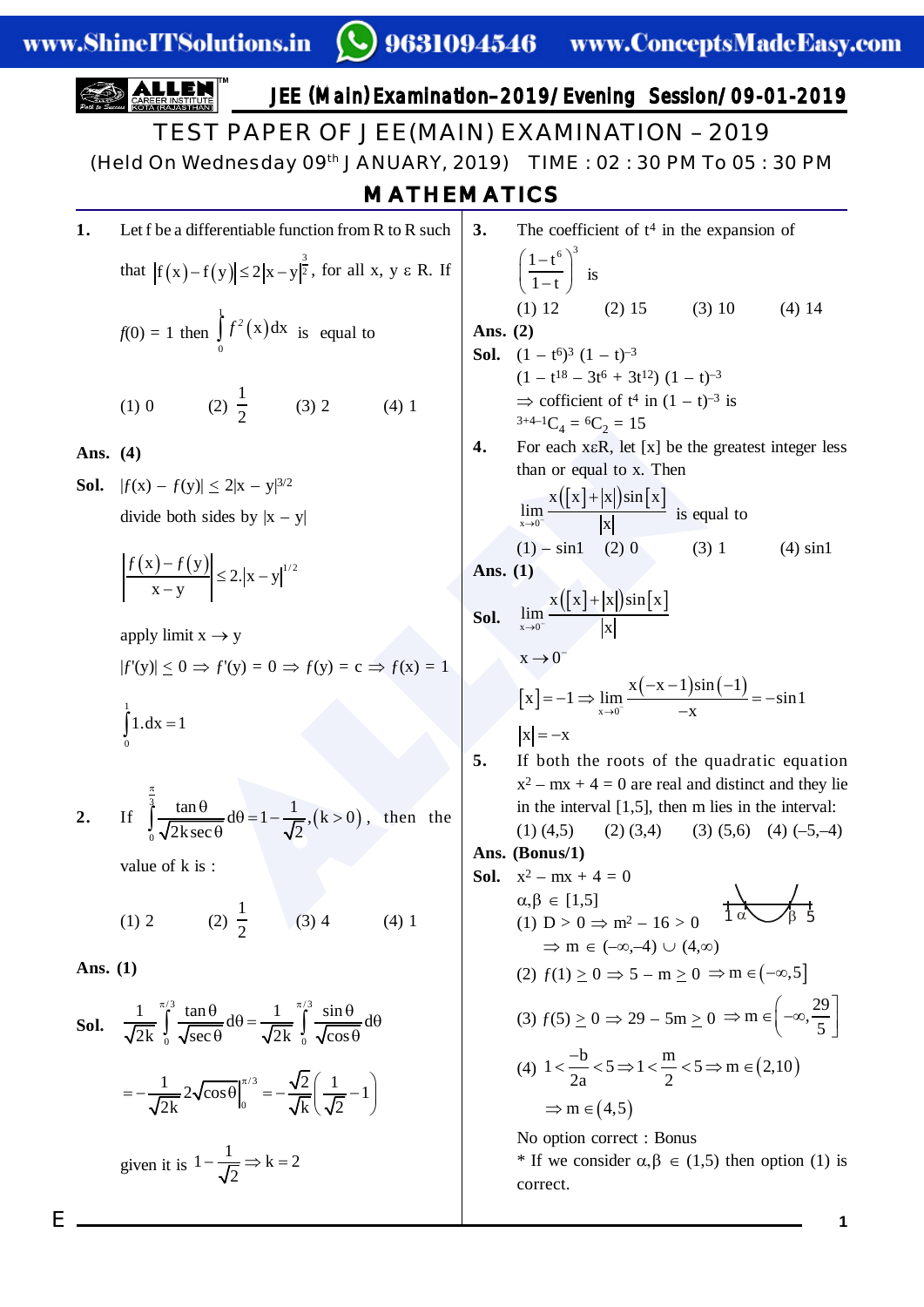9631094546 www.ConceptsMadeEasy.com

**6.** If

$$
A = \begin{bmatrix} e^{t} & e^{-t} \cos t & e^{-t} \sin t \\ e^{t} & -e^{-t} \cos t - e^{-t} \sin t & -e^{-t} \sin t + e^{-t} \cos t \\ e^{t} & 2e^{-t} \sin t & -2e^{-t} \cos t \end{bmatrix}
$$

Then A is-

- (1) Invertible only if  $t = \frac{\pi}{2}$
- $(2)$  not invertible for any t $\epsilon$ R
- (3) invertible for all t H R
- (4) invertible only if  $t = \pi$

**Ans. (3)**

**Sol.** 
$$
|A| = e^{-t} \begin{vmatrix} 1 & \cos t & \sin t \\ 1 & -\cos t - \sin t & -\sin t + \cos t \\ 1 & 2\sin t & -2\cos t \end{vmatrix}
$$

- $= e^{-t}[5\cos^2 t + 5\sin^2 t] \forall t \in R$  $= 5e^{-t} \neq 0 \ \forall \ t \in R$
- **7.** The area of the region

$$
A = \left[ \left( x, y \right) : 0 \le y \le x \, |x| + 1 \text{ and } -1 \le x \le 1 \right]
$$

in sq. units, is :

(1) 
$$
\frac{2}{3}
$$
 (2)  $\frac{1}{3}$  (3) 2 (4)  $\frac{4}{3}$ 

**Ans. (3)**

**Sol.** The graph is a follows



$$
\int_{-1}^{0} \left( -x^2 + 1 \right) dx + \int_{0}^{1} \left( x^2 + 1 \right) dx = 2
$$

**8.** Let  $z_0$  be a root of the quadratic equation,  $x^2 + x + 1 = 0$ . If  $z = 3 + 6iz_0^{81} - 3iz_0^{93}$ , then arg z is equal to: (1)  $\frac{\pi}{4}$  (2)  $\frac{\pi}{3}$  (3) 0 (4)  $\frac{\pi}{6}$ 

Ans. 
$$
(1)
$$

**Sol.**  $z_0 = \omega$  or  $\omega^2$  (where  $\omega$  is a non-real cube root of unity)  $z = 3 + 6i(\omega)^{81} - 3i(\omega)^{93}$  $z = 3 + 3i$ 

$$
\Rightarrow \arg z = \frac{\pi}{4}
$$

**9.** Let  $\vec{a} = \hat{i} + \hat{j} + \sqrt{2}\hat{k}$ ,  $\vec{b} = b_1 \hat{i} + b_2 \hat{j} + \sqrt{2}\hat{k}$  and  $\vec{c} = 5\hat{i} + \hat{j} + \sqrt{2}\hat{k}$  be three vectors such that the projection vector of  $\vec{b}$  on  $\vec{a}$  is  $\vec{a}$ . If  $\vec{a} + \vec{b}$  is perpendicular to  $\vec{c}$ , then  $|\vec{b}|$  is equal to:

(1)  $\sqrt{22}$  (2) 4 (3)  $\sqrt{32}$  (4) 6 **Ans. (4)**

\$//(1 **Sol.** Projection of bG on a.b G G a a <sup>a</sup> G G <sup>G</sup> b 1 + b 2 = 2 ...(1) and a b c a b .c 0 A   G G G GG G 5b 1 + b 2 = – 10 ...(2) from (1) and (2) b 1 = –3 and b 2 = 5 then 2 2 1 2 b b b 26 <sup>G</sup>

**10.** Let A(4,–4) and B(9,6) be points on the parabola,  $y^2 + 4x$ . Let C be chosen on the arc AOB of the parabola, where O is the origin, such that the area of  $\triangle ACB$  is maximum. Then, the area (in sq. units) of  $\triangle ACB$ , is:

(1) 
$$
31\frac{3}{4}
$$
 (2) 32 (3)  $30\frac{1}{2}$  (4)  $31\frac{1}{4}$ 

E

**Ans. (4)**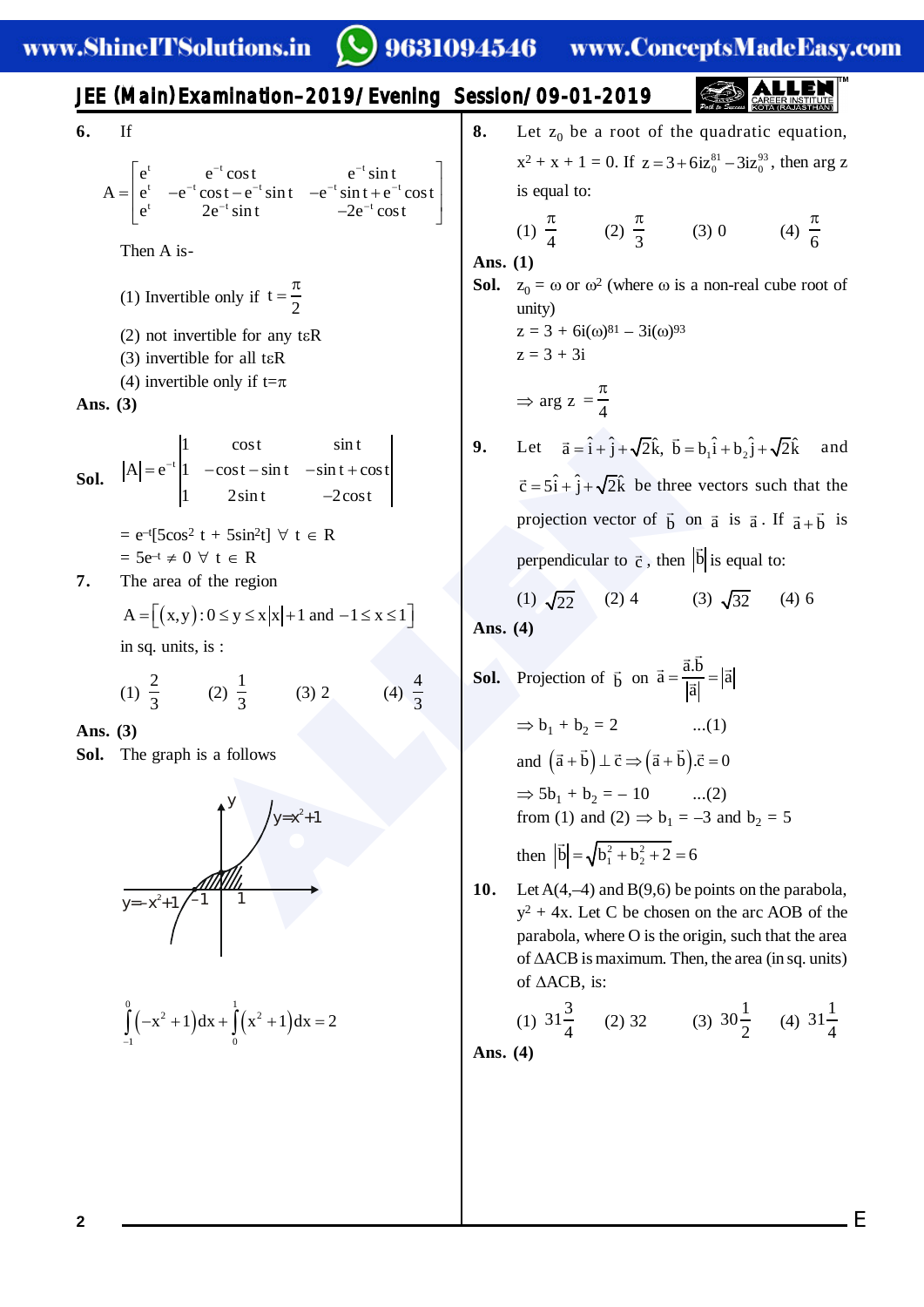## www.ShineITSolutions.in

**Sol.**

\nSol.

\n
$$
\sqrt{4(4,-4)}
$$
\nArea =  $5|t^2 - t - 6| = 5\left(t - \frac{1}{2}\right)^2 - \frac{25}{4}$ 

\nis maximum if  $t = \frac{1}{2}$ 

\n**11.** The logical statement

\n
$$
\left[\frac{1}{2} + \frac{1}{2} + \frac{1}{2}\right] = \frac{1}{2}
$$
\n12. The logical statement

\n
$$
\left[\frac{1}{2} + \frac{1}{2}\right] = \frac{1}{2}
$$

$$
\lfloor \sim (\sim p \lor q) \lor (p \land r) \land (\sim q \land r) \rfloor
$$
 is equivalent to:  
(1)  $(p \land r) \land \sim q$   
(2)  $(\sim p \land \sim q) \land r$   
(3)  $\sim p \lor r$   
(4)  $(p \land \sim q) \lor r$ 

**Ans. (1)**

**Sol.** 
$$
s[-(-p \lor q) \land (p \land r)] \land (-q \land r)
$$
  
\n
$$
\equiv [(p \land \sim q) \lor (p \land r)] \land (\sim q \land r)
$$
\n
$$
\equiv [p \land (\sim q \lor r)] \land (\sim q \land r)
$$
\n
$$
\equiv p \land (\sim q \land r)
$$
\n
$$
\equiv (p \land r) \sim q
$$

**12.** An urn contains 5 red and 2 green balls. A ball is drawn at random from the urn. If the drawn ball is green, then a red ball is added to the urn and if the drawn ball is red, then a green ball is added to the urn; the original ball is not returned to the urn. Now, a second ball is drawn at random from it. The probability that the second ball is red, is :

(1) 
$$
\frac{26}{49}
$$
 (2)  $\frac{32}{49}$  (3)  $\frac{27}{49}$  (4)  $\frac{21}{49}$ 

**Ans. (2)**

JEE (Main ) Examination–2019/Evening Session/09-01-2019

```
Sol.
        E
1
 : Event of drawing a Red ball and placing a
        green ball in the bag E_2: Event of drawing a green ball and placing a
        red ball in the bag
        E : Event of drawing a red ball in second draw
           (E) = P(E_1) \times P \frac{E}{E} + P(E_2) \times P1 \sqrt{L_2}P(E) = P(E_1) \times P\left(\frac{E}{E}\right) + P(E_2) \times P\left(\frac{E}{E}\right)E_1 E_2 E_3= P(E_1) \times P\left(\frac{E}{E_1}\right) + P(E_2) \times P\left(\frac{E}{E_2}\right)
```

$$
=\frac{5}{7} \times \frac{4}{7} + \frac{2}{7} \times \frac{6}{7} = \frac{32}{49}
$$

- 13. If  $0 \le x < \frac{\pi}{2}$ , then the number of values of x for which  $\sin x - \sin 2x + \sin 3x = 0$ , is
	- $(1) 2$  (2) 1  $(3)$  3 (4) 4

$$
Ans. (1)
$$

al statement  
\nq) ∨ (p ∧ r) ∧ (~ q ∧ r)] is equivalent to:  
\n(1) 2 (2) 1  
\n(3) 3 (4) 4  
\n(4) (p ∧ ~q) ∨ r  
\n(5) √ (p ∧ r)] ∩ (~ q ∧ r)  
\n(6) √ (p ∧ r)] ∩ (~ q ∧ r)  
\n(7) √ (p ∧ r)] ∩ (~ q ∧ r)  
\n(8) 1. sinx – sin2x + sin3x = 0  
\n⇒ (sinx + sin3x) – sin2x = 0  
\n⇒ sin2x(2 cosx – 1) = 0  
\n⇒ sin2x(2 cosx – 1) = 0  
\n⇒ sin2x = 0 or cosx = 
$$
\frac{1}{2}
$$
  
\n[4, The equation of the plane contain  
\nrandom from the urn. If the drawn ball  
\nthen a red ball is added to the urn and if  
\n1 ball is red, then a green ball is added  
\nand an ball is not returned to the  
\n $\frac{x}{2} = \frac{y}{3} = \frac{z}{4}$  and perpendicular  
\ncontaining the straight lines  
\n $\frac{x}{2} = \frac{y}{3} = \frac{z}{4}$  and perpendicular  
\n $\frac{z}{2} = \frac{y}{3} = \frac{z}{4}$  and perpendicular  
\n $\frac{z}{2} = \frac{y}{3} = \frac{z}{4}$ 

**14.** The equation of the plane containing the straight line x y z  $\frac{\lambda}{2} = \frac{y}{3} = \frac{z}{4}$  and perpendicular to the plane containing the straight lines

$$
\frac{x}{3} = \frac{y}{4} = \frac{z}{2} \text{ and } \frac{x}{4} = \frac{y}{2} = \frac{z}{3} \text{ is:}
$$
  
(1)  $x + 2y - 2z = 0$  (2)  $x - 2y + z = 0$   
(3)  $5x + 2y - 4z = 0$  (4)  $3x + 2y - 3z = 0$ 

**Ans. (2)**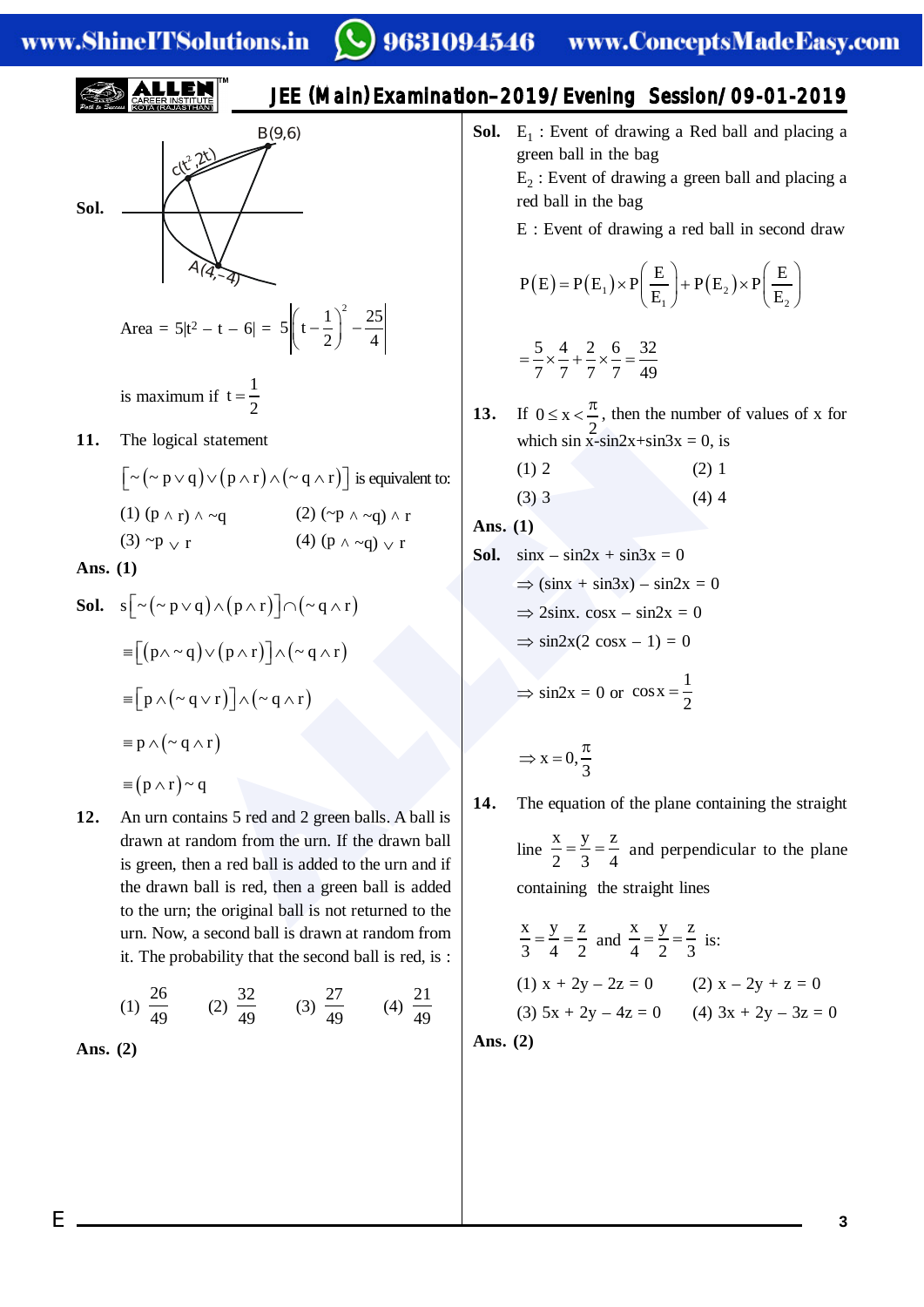### www.ShineITSolutions.in

## 9631094546 www.ConceptsMadeEasy.com

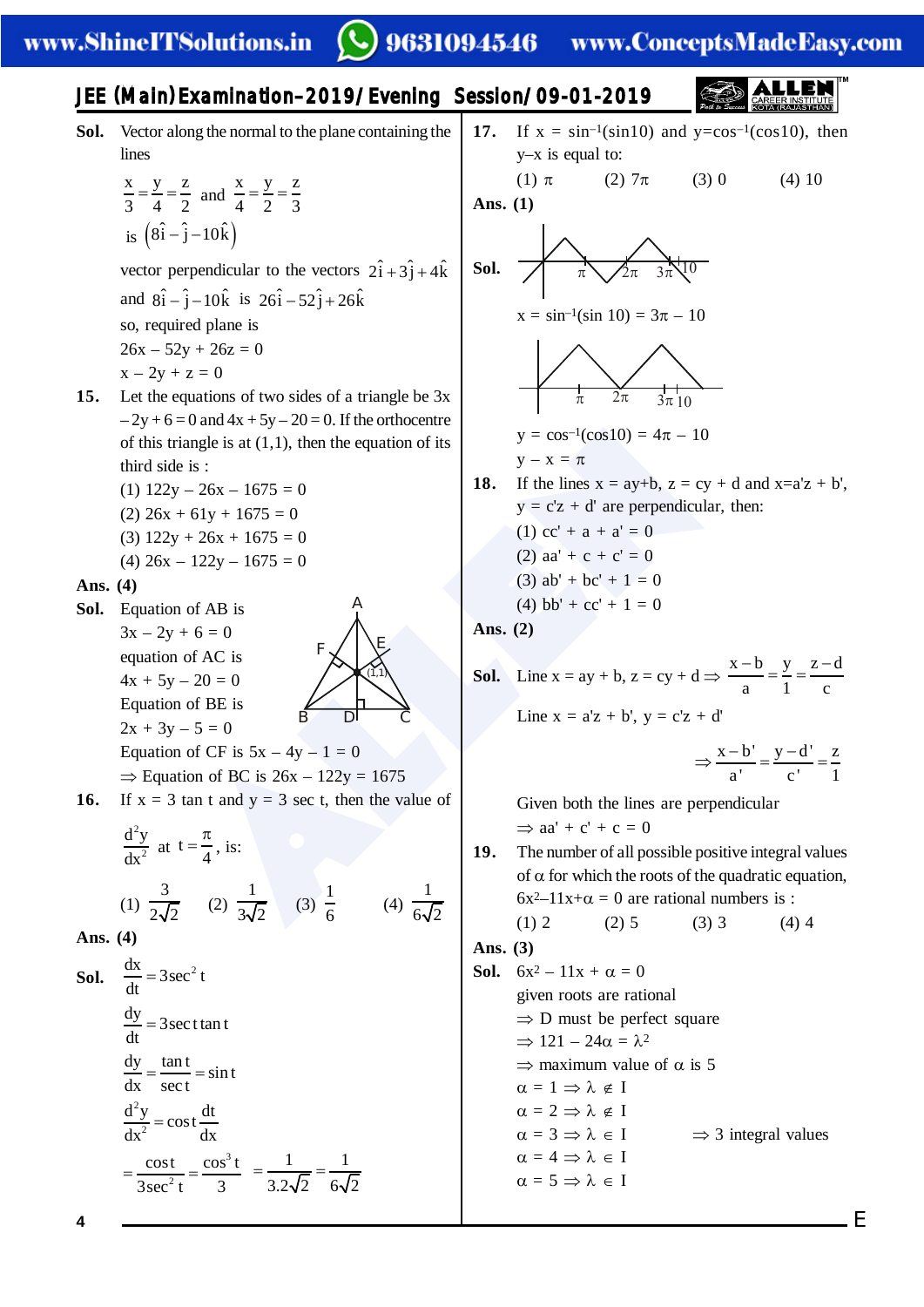### www.ShineITSolutions.in

# 9631094546 www.ConceptsMadeEasy.com

## JEE (Main ) Examination–2019/Evening Session/09-01-2019

**20.** A hyperbola has its centre at the origin, passes through the point (4,2) and has transverse axis of length 4 along the x-axis. Then the eccentricity of the hyperbola is :

(1) 
$$
\frac{2}{\sqrt{3}}
$$
 (2)  $\frac{3}{2}$  (3)  $\sqrt{3}$  (4) 2

**Ans. (1)**



$$
\frac{x^2}{a^2} - \frac{y^2}{b^2} = 1
$$
  
2a = 4   
a = 2  

$$
\frac{x^2}{4} - \frac{y^2}{b^2} = 1
$$

Passes through (4,2)

$$
4 - \frac{4}{b^2} = 1 \Longrightarrow b^2 = \frac{4}{3} \Longrightarrow e = \frac{2}{\sqrt{3}}
$$

21. Let  $A = \{x \in R : x \text{ is not a positive integer}\}\$ 

Define a function  $f : A \rightarrow R$  as  $f(x)$  $2x$  $x - 1$  $=$  $\frac{m}{-1}$  then f is

- (1) injective but not surjective
- (2) not injective
- (3) surjective but not injective
- (4) neither injective nor surjective

**Ans. (1)**

**Sol.**  $f(x) = 2\left(1 + \frac{1}{x}\right)$  $x - 1$  $=2\left(1+\frac{1}{x-1}\right)$  $(x) =$  $(x-1)^2$  $f'(x) = -\frac{2}{x^2}$  $x - 1$  $=-$ - $\Rightarrow$  f is one-one but not onto **22.** If  $f(x) =$  $(x^{2}+1+2x^{2})$  $(x \geq 0)$  $8, 7.6$  $f(x) = \int \frac{5x^8 + 7x^6}{(x^2 + 1 + 2x^7)^2} dx, (x \ge 0)$  $f(x) = \int \frac{3x^2 + 7x}{(x^2 + 1 + 2x^7)^2} dx, (x \ge 0)$  and  $f(0) = 0$ , then the value of  $f(1)$  is : (1)  $-\frac{1}{2}$  (2)  $\frac{1}{2}$  (3)  $-\frac{1}{4}$  (4)  $\frac{1}{4}$ **Ans. (4)**

**Sol.** 
$$
\int \frac{5x^8 + 7x^6}{(x^2 + 1 + 2x^7)^2} dx
$$
  
\n
$$
= \int \frac{5x^{-6} + 7x^{-8}}{(\frac{1}{x^7} + \frac{1}{x^5} + 2)^2} dx = \frac{1}{2 + \frac{1}{x^5} + \frac{1}{x^7}} + C
$$
  
\nAs  $f(0) = 0$ ,  $f(x) = \frac{x^7}{2x^7 + x^2 + 1}$   
\n $f(1) = \frac{1}{4}$   
\n**23.** If the circles  $x^2 + y^2 - 16x - 20y + 164 = r^2$  and  $(x-4)^2 + (y-7)^2 = 36$  intersect at two distinct points, then:  
\n $(1) 0 < r < 1$   
\n $(3) r > 11$   
\n**24.**  $(2) 1 < r < 11$   
\n $(3) r > 11$   
\n**25.**  $(1) 1 < r < 11$   
\n**26.**  $(1) 1 < r < 11$   
\n**27.**  $(1) 1 < r < 11$   
\n**28.**  $(1) 1 < r < 11$   
\n**29.**  $(1) < r < 11$   
\n**20.**  $(1) < r < 11$   
\n**21.**  $(1) r = 11$ 

**Ans. (2)**

- **Sol.**  $x^2 + y^2 16x 20y + 164 = r^2$ A(8,10),  $R_1 = r$  $(x-4)^2 + (y-7)^2 = 36$  $B(4,7), R_2 = 6$  $|R_1 - R_2| < AB < R_1 + R_2$  $\Rightarrow$  1 < r < 11
- =1<br>
a = 2<br>
a = 2<br>
a = 2<br>
<br>
(x-4)<sup>2</sup> + (y 7)<sup>2</sup> = 36 intersect<br>
points, then:<br>
(1) 0 < r < 1<br>
(3) r > 11<br>
(4) r = 3<br>
<br>
(3) r > 11<br>
(4) r = 3<br>
<br>
Ans. (2)<br>
<br>
80. x<sup>2</sup> + y<sup>2</sup> 16x 20y + 164 = r<sup>2</sup><br>
A(8,10), R<sub>1</sub> = r<br>
A **24.** Let S be the set of all triangles in the xy-plane, each having one vertex at the origin and the other two vertices lie on coordinate axes with integral coordinates. If each triangle in S has area 50sq. units, then the number of elements in the set S is:  $(1) 9$   $(2) 18$   $(3) 32$   $(4) 36$

#### **Ans. (4)**

- **Sol.** Let  $A(\alpha,0)$  and  $B(0,\beta)$ be the vectors of the given triangle AOB  $\Rightarrow |\alpha\beta| = 100$  $\Rightarrow$  Number of triangles  $= 4 \times$  (number of divisors of 100)  $= 4 \times 9 = 36$
- **25.** The sum of the follwing series

$$
1+6+\frac{9(1^2+2^2+3^2)}{7}+\frac{12(1^2+2^2+3^2+4^2)}{9} + \frac{15(1^2+2^2+\dots+5^2)}{11} + \dots
$$
up to 15 terms, is:  
(1) 7820 (2) 7830 (3) 7520 (4) 7510  
**Ans.** (1)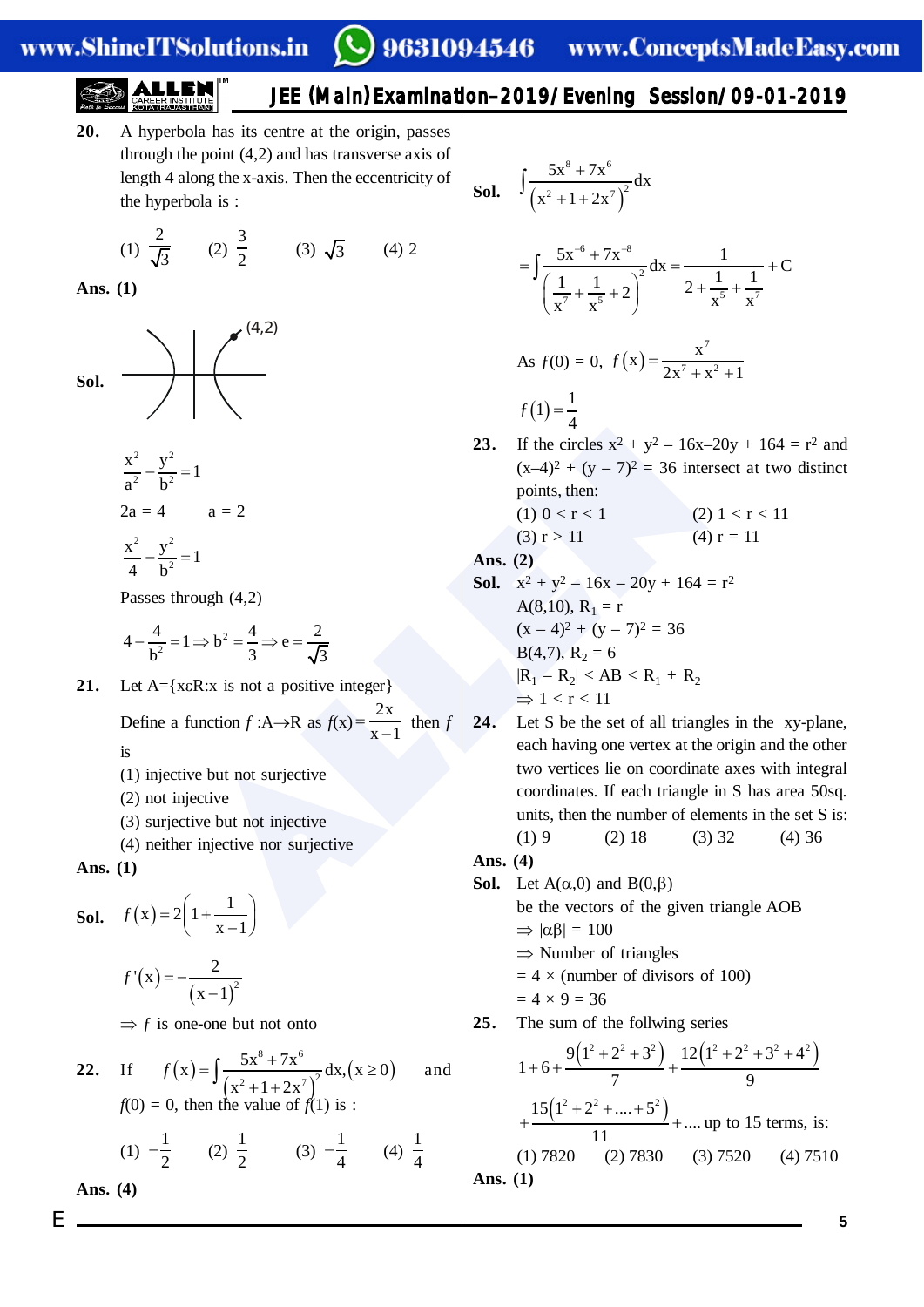9631094546 www.ConceptsMadeEasy.com

JEE (Main ) Examination–2019/Evening Session/09-01-2019

**Sol.** 
$$
T_n = \frac{(3 + (n-1) \times 3)(1^2 + 2^2 + .... + n^2)}{(2n + 1)}
$$

$$
T_n = \frac{3 \cdot \frac{n(n+1)(2n+1)}{6}}{2n+1} = \frac{n^2(n+1)}{2}
$$

$$
S_{15} = \frac{1}{2} \sum_{n=1}^{15} (n^3 + n^2) = \frac{1}{2} \left[ \left( \frac{15(15+1)}{2} \right)^2 + \frac{15 \times 16 \times 31}{6} \right]
$$
  
= 7820

**26.** Let a, b and c be the 7<sup>th</sup>, 11<sup>th</sup> and 13<sup>th</sup> terms respectively of a non-constant A.P. If these are also the three consecutive terms of a GP, then 
$$
\frac{a}{c}
$$
 is equal to:

$$
(1) \ \frac{1}{2} \tag{2) 4}
$$

$$
(3) 2 \t\t (4) \frac{7}{13}
$$

**Ans. (2)**

**Sol.**  $a = A + 6d$  $b = A + 10d$  $c = A + 12d$ a,b,c are in G.P.

 $\Rightarrow$  (A + 10d)<sup>2</sup> = (A + 6d) (a + 12d)

$$
\Rightarrow \frac{A}{d} = -14
$$

$$
\frac{a}{c} = \frac{A + 6d}{A + 12d} = \frac{6 + \frac{A}{d}}{12 + \frac{A}{d}} = \frac{6 - 14}{12 - 14} = 4
$$

and c be the 7<sup>th</sup>, 11<sup>th</sup> and 13<sup>th</sup> terms<br>
ely of a non-constant A.P. If these are<br>
there  $\Delta = 0$ <br>
Here  $\Delta = 0$ <br>
Here  $\Delta = 0$ <br>
Here  $\Delta = 0$ <br>  $2P_1 + P_2 + P_3 = 0$  when  $2g + h$ <br>
o:<br>  $x, y, z[0,1],$  and  $f(0) \ne 0$ . If  $y = y(x)$ <br>
o: **27.** If the system of linear equations  $x-4y+7z = g$  $3y - 5z = h$  $-2x + 5y - 9z = k$ is consistent, then : (1)  $g + h + k = 0$ (2)  $2g + h + k = 0$ (3)  $g + h + 2k = 0$ (4)  $g + 2h + k = 0$ **Ans. (2) Sol.**  $P_1 \equiv x - 4y + 7z - g = 0$  $P_2 = 3x - 5y - h = 0$  $P_3 = -2x + 5y - 9z - k = 0$ Here  $\Delta = 0$  $2P_1 + P_2 + P_3 = 0$  when  $2g + h + k = 0$  $28.$  $f:[0,1] \to \mathbb{R}$  be such that  $f(xy) = f(x) \cdot f(y)$  for all x,y, $\varepsilon$ [0,1], and  $f(0) \ne 0$ . If  $y = y(x)$  satisfies the differential equation,  $\frac{dy}{dx} = f(x)$  $f(x)$  with  $y(0) = 1$ , then  $y\left(\frac{1}{x}\right) + y\left(\frac{3}{x}\right)$  $\left(\frac{1}{4}\right) + y \left(\frac{3}{4}\right)$  is equal to (1) 4 (2) 3 (3) 5 (4) 2 **Ans. (2) Sol.**  $f(xy) = f(x)$ .  $f(y)$  $f(0) = 1$  as  $f(0) \neq 0$  $\Rightarrow$   $f(x) = 1$  $\frac{dy}{dx} = f(x) = 1$  $=$  $\Rightarrow$  y = x + c At,  $x = 0$ ,  $y = 1 \Rightarrow c = 1$  $y = x + 1$  $y\left(\frac{1}{2}\right) + y\left(\frac{3}{2}\right) = \frac{1}{2} + 1 + \frac{3}{2} + 1 = 3$  $\Rightarrow y\left(\frac{1}{4}\right) + y\left(\frac{3}{4}\right) = \frac{1}{4} + 1 + \frac{3}{4} + 1 =$ **29.** A data consists of n observations:  $x_1, x_2, \ldots, x_n$ . If  $\sum_{i=1}^{n} (x_i + 1)^2$  $\sum_{i=1}^{\infty}$ <sup>( $\Lambda_i$ </sup>  $\sum_{i=1}^{n} (x_i + 1)^2 = 9n$  and

 $\sum_{i=1}^{n} (x_i - 1)^2$  $\sum_{i=1}^{\infty}$ <sup> $\binom{N_i}{i}$ </sup>  $\sum_{i=1}^{n} (x_i - 1)^2 = 5n$ , then the standard deviation of this data is :

(1) 5 (2) 
$$
\sqrt{5}
$$
 (3)  $\sqrt{7}$  (4) 2  
Ans. (2)

**6**